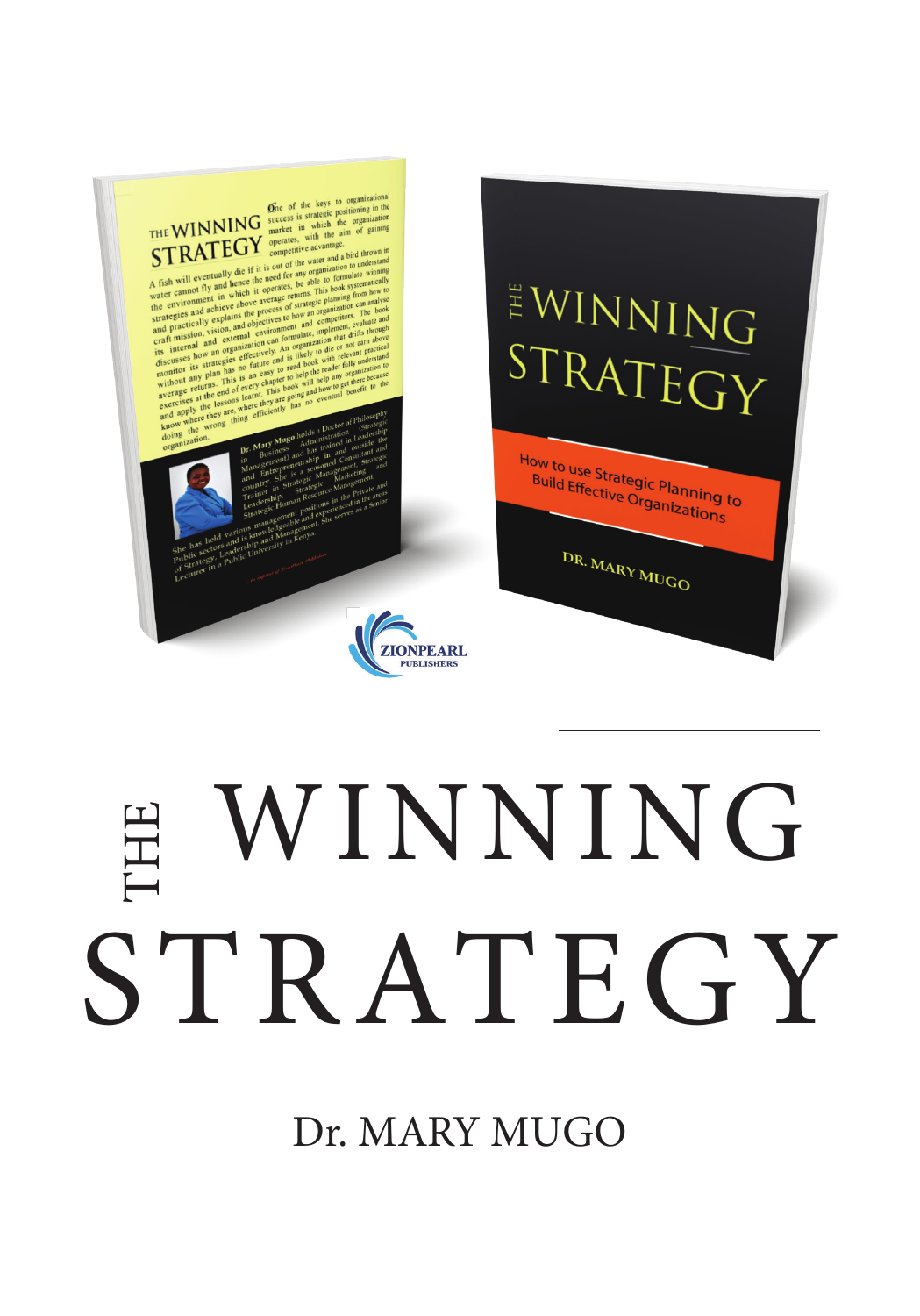## Endorsements

The author of the Winning Strategy is an accomplished strategic management expert. She has years of practical and theoretical experience in spearheading strategic drives across different fields including personal care products, aviation services, corporate management among others. The concepts and ideas advanced in this book are practically transformative and capable of changing the fortunes of an organization if implemented effectively.

#### *Nzilu Musyoki, PhD.*

#### *Consulting Specialist-Research and Corporate Leadership*

I highly endorse and recommend this book. Through this work, the author shares deep knowledge and insights on the subject of strategic planning and management in a way that will enable managers in Kenya to effectively address the challenges they face. This is exemplified in the apt and ample examples that the writer has used for illustration. The book is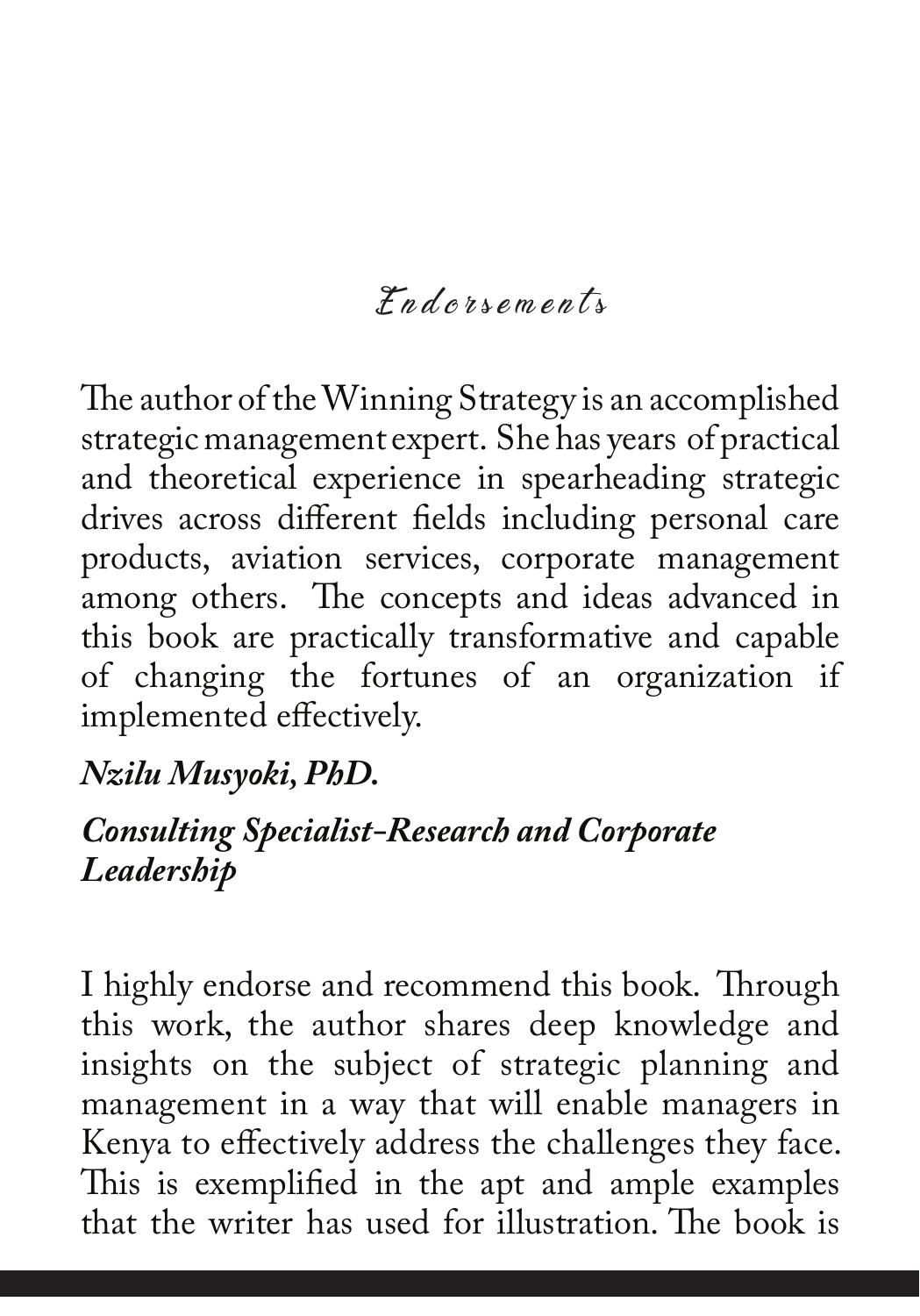also highly practical given the hands-on exercises and discussion questions that are spread through every chapter. This work is also rich in alternative approaches and models that practitioners would use given diverse organizational environments and situations.

Upon reading the book from cover to cover, I was struck by its natural flow and ease of comprehension. The author uses simple and yet appropriate academic language. This work will therefore find a ready market amongst strategic planning consultants, University faculty and students alike. In fact, it could very well end up being mandatory reading material for certain courses at the University.

I am confident this book will certainly add value to the current arsenal of strategic management knowledge and literature in Kenya's and beyond.

## *Humphrey Mokaya*

## *Director Learning and Development, Kenya school of Government.*

A delightful book and very helpful step-by-step guide for national and county government planning with workable examples relevant in Kenya.

## *Paul Kamaku.*

*Strategic Management Consultant and Public Sector Certified Trainer with USAID & Goldman Sachs, USA.*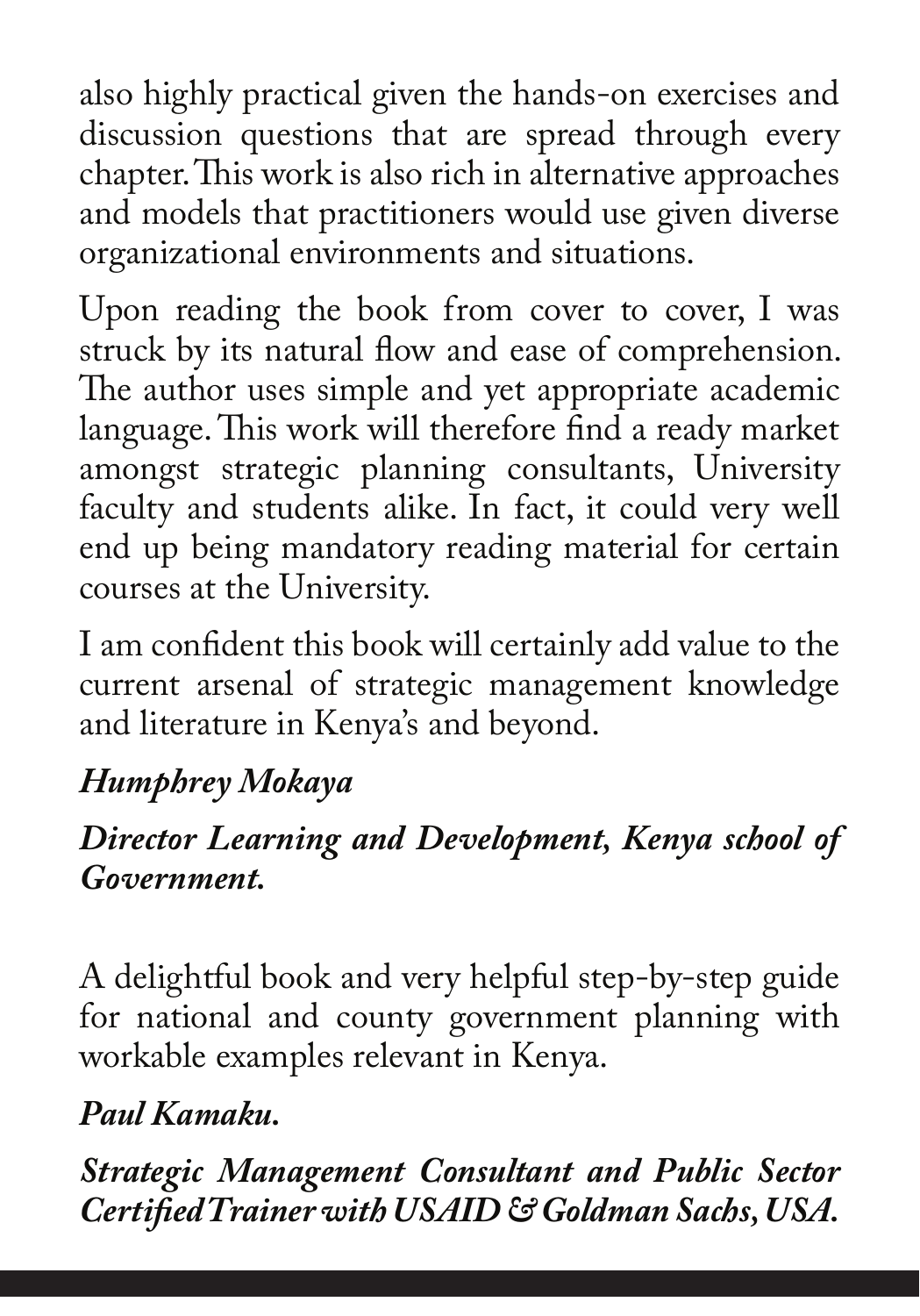Dr. Mary Mugo is an excellent example of practitioner turned academician. She has launched several products with my company prior to her academic post which involved just about every element of strategic marketing, people management, product life cycle management and negotiation. With this book she is demonstrating her theoretical knowledge and practical experience.

The world we live in is changing fast and currently, there is a huge focus on Africa. Kenyan and African businesses are yearning for graduates who understand factors that drive success in careers and business and I believe this book will serve as a tool to equip them. This book will help prepare graduates for the real world based on the author's advice which is drawn from years of experience.

## *Nihal Shah.*

## *C.E.O, Biodeal Laboratories Ltd and Ray Pharmaceuticals Ltd.*

Time has come for Africa to offer its own practical business solutions that are unique to her business environment. Speaking of practical, there are motivational speakers and doers, then there is Dr. Mary Mugo. The author is an exceptional corporate trainer, coach and consultant. She displays excellent understanding of Strategic Business Environment and has put that understanding in this masterpiece.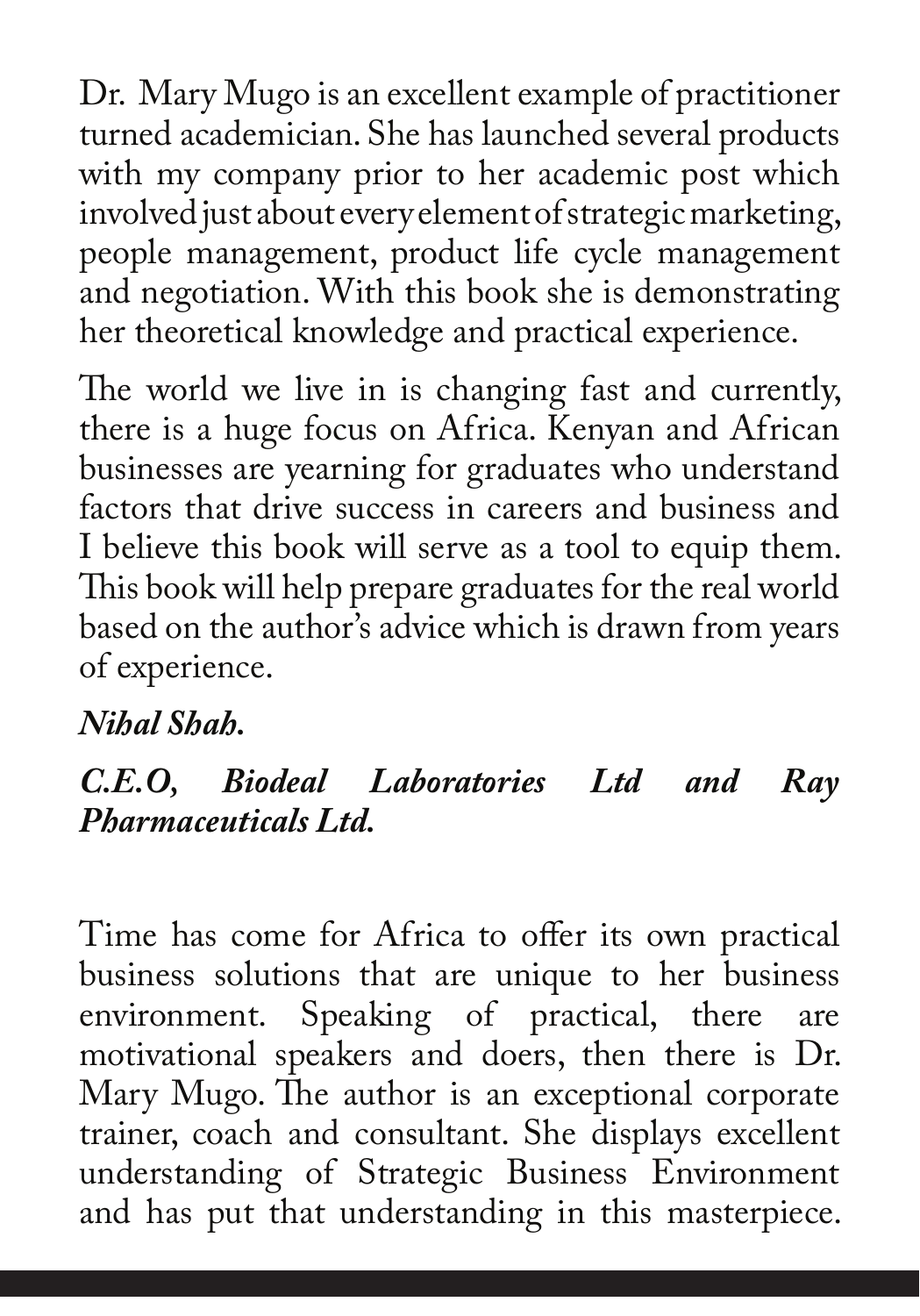This book will be a resource both to the industry and the world of academia. Business schools, all types of organizations and consulting firms cannot afford to leave this resource out of their libraries. It is a practical guide to managers and consultants in the formulation and implementation of the winning strategy.

## *Moriasi A. Maranga.*

## *Management Consultant and Managing partner, ASK International Ltd.*

Dr. Mary Mugo's input was very instrumental in the turn-around of our Institution. Her understanding, experience and tact in the subject of strategic planning is outstanding. Through this book, she shares her resourcefulness with the world. This is a must have book for all who are in organizational leadership and management.

## *John Gitonga Ndirangu*

*Principal, Michuki Technical Training Institute.* 

This book provides quite a delightful guide full of crucial information for those seeking high levels of organizational effectiveness. If strategy has always baffled you, the book is key to unlocking its mysteries and creating an in-depth, yet easy to understand,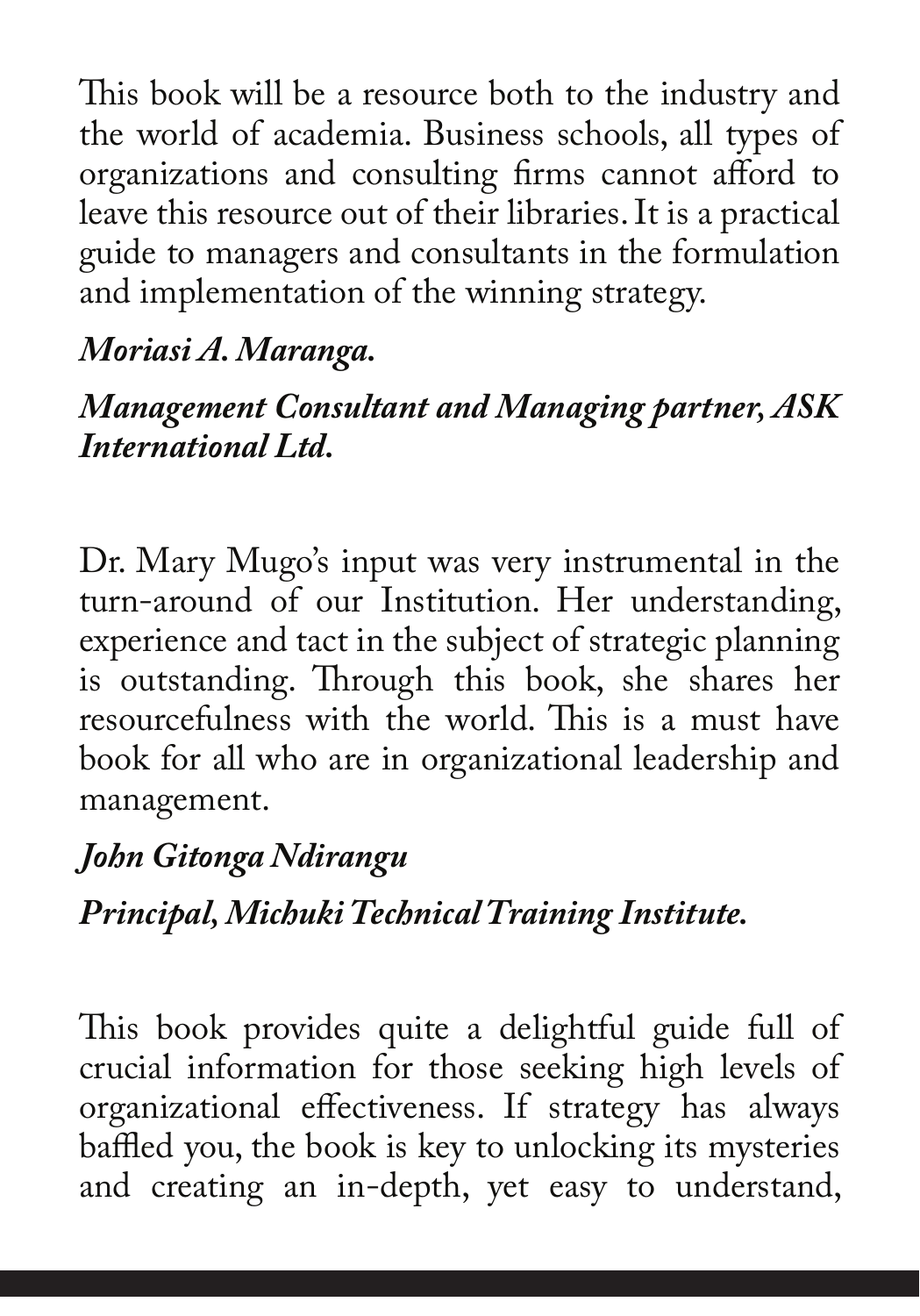with practical illustrations that help to synthesize and internalize the important points of discussions.

The book is not only a masterpiece full of knowledge, but I also find it very informative, practical, mind boggling and insightful to the leaders and organizations of the future! This remarkable book has been written skillfully with a rare mix of practical wisdom on what to do and how to do it. Once you read the book, you will understand strategy in such a unique and easy way that creates in you that ability to easily lead your organization to effectiveness.

# *Kipyegon G. Koech*.

## *Internal Auditor, Multimedia University of Kenya.*

Dr. Mary Mugo is one of the most remarkable, compelling and impressive lecturer and management consultants we have ever had. Her exceptional knowledge and skill in Strategic Management, will help shape both knowledge and practice in the industry. This book will be a useful resource to management students, corporate leaders as well as other leaders.

## *Fairoozah Basward.*

*Deputy Managing Director, Nairobi Aquarium Store*.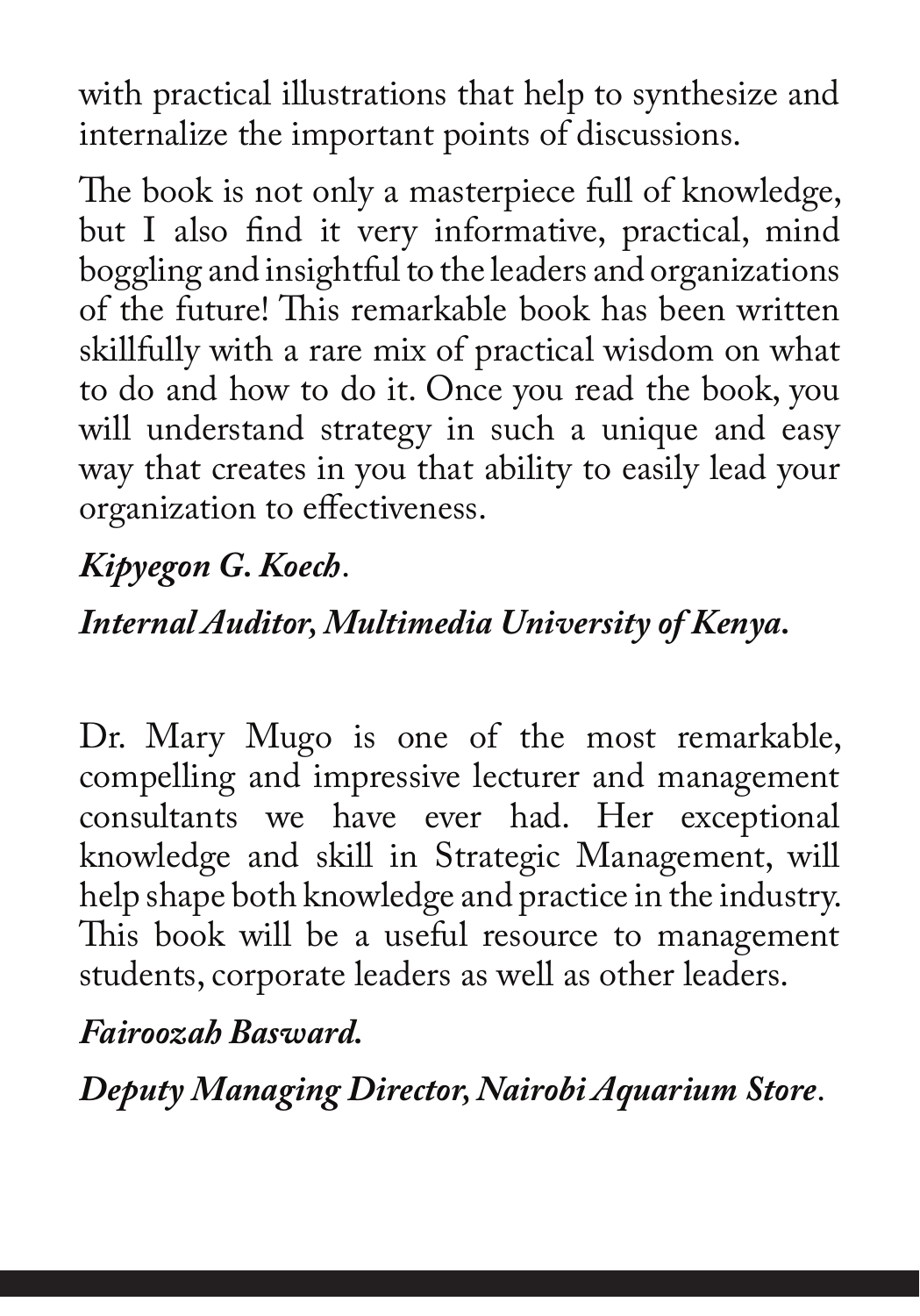#### About the Author

Dr. Mugo is a result-oriented, hands-on professional trainer and consultant with successful record of accomplishments in various sectors in Kenya. She has held various management positions in the private sector and in a public university and is hence knowledgeable and experienced both in theory and practice in the areas of Strategic Management, Strategic Leadership, Strategic Marketing and Strategic Human Resource Management which are also her areas of consultancy and research. She has undertaken assignments in the above areas for Kenya School of Government; ASK International, Wote Group, Kenya Institute of Management, Norken, Frigo Glass East Africa Ltd, Faulu Kenya, BioDeal Laboratories, Githunguri Dairy, Michuki Technical Training Institute, Ray Pharmaceuticals, Andy Adams and Brand Kenya Board through Marketing Society of Kenya .

Dr. Mugo holds a Doctor of Philosophy in Business Administration (Strategic Management)- Kabarak University, Kenya; a Masters in Business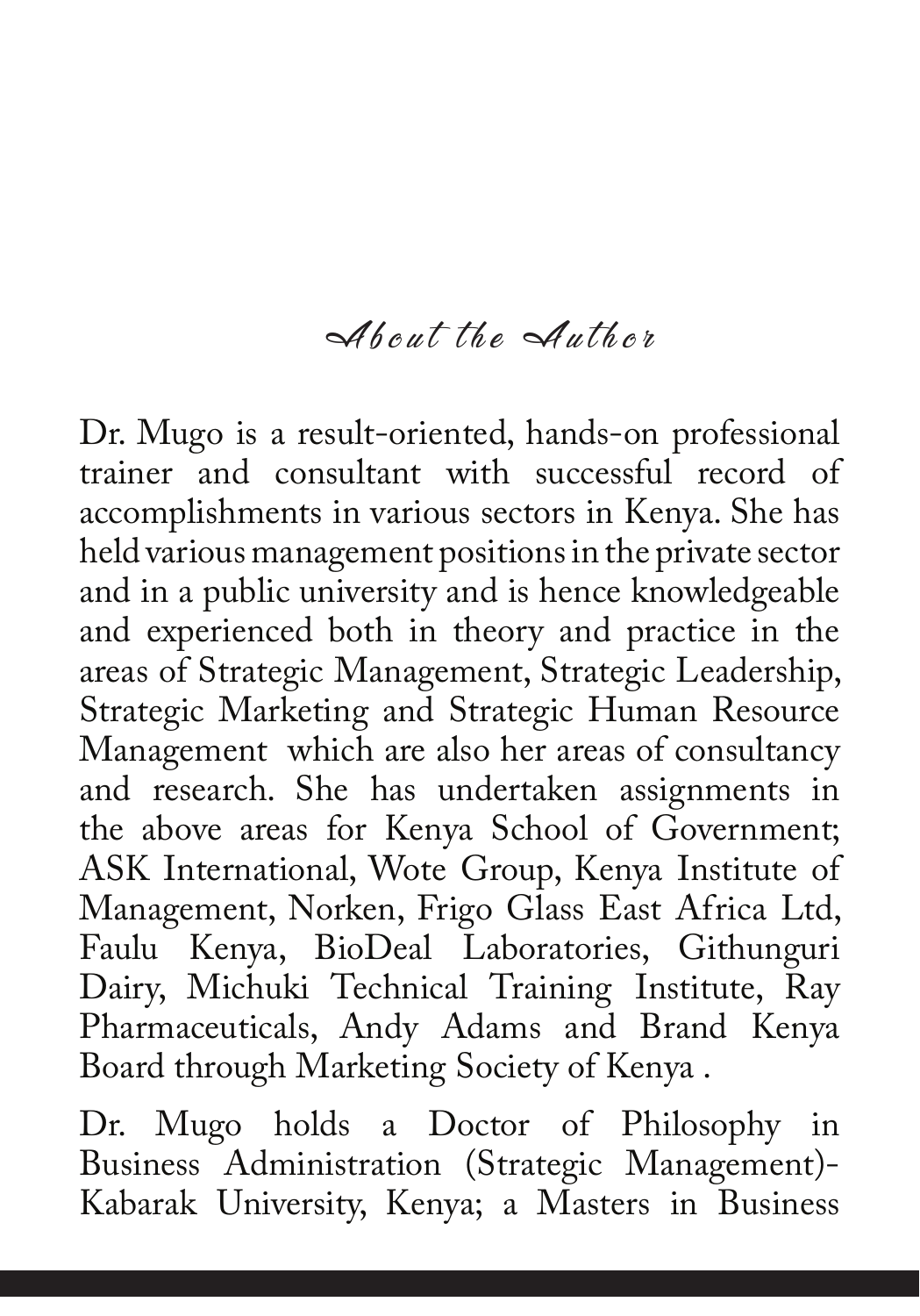Administration (Strategic Management)-United States International University, Kenya; and Bachelor of Commerce (Marketing)-University of Nairobi, Kenya [First Class Honors]. She has also attended Leadership trainings in New York, USA and in Kenya. She is a tested Business Administration lecturer in major Universities in Kenya since the year 2007. Prior to joining the field of academia, she worked in 748 Air services as a Marketing Manager, Kenyaweb.com Ltd as Sales & Marketing Manager, SC Johnson as Brand Manager and Gap Promotions as company operations manager.

She has conducted research and published several articles in refereed journals in the following areas of research; Strategic Branding, Strategic Planning, Determinants of Quality, Succession Planning and Family Businesses, Corporate Growth Strategies and Culture and Management Succession.

She is a tested and licensed Human Resource Practitioner, full member of Institute of Human Resource Management and Marketing Society of Kenya.

*Contacts:*

*Tel: +254733297287 | +254722831154*

*Email: mugojemima@gmail.com*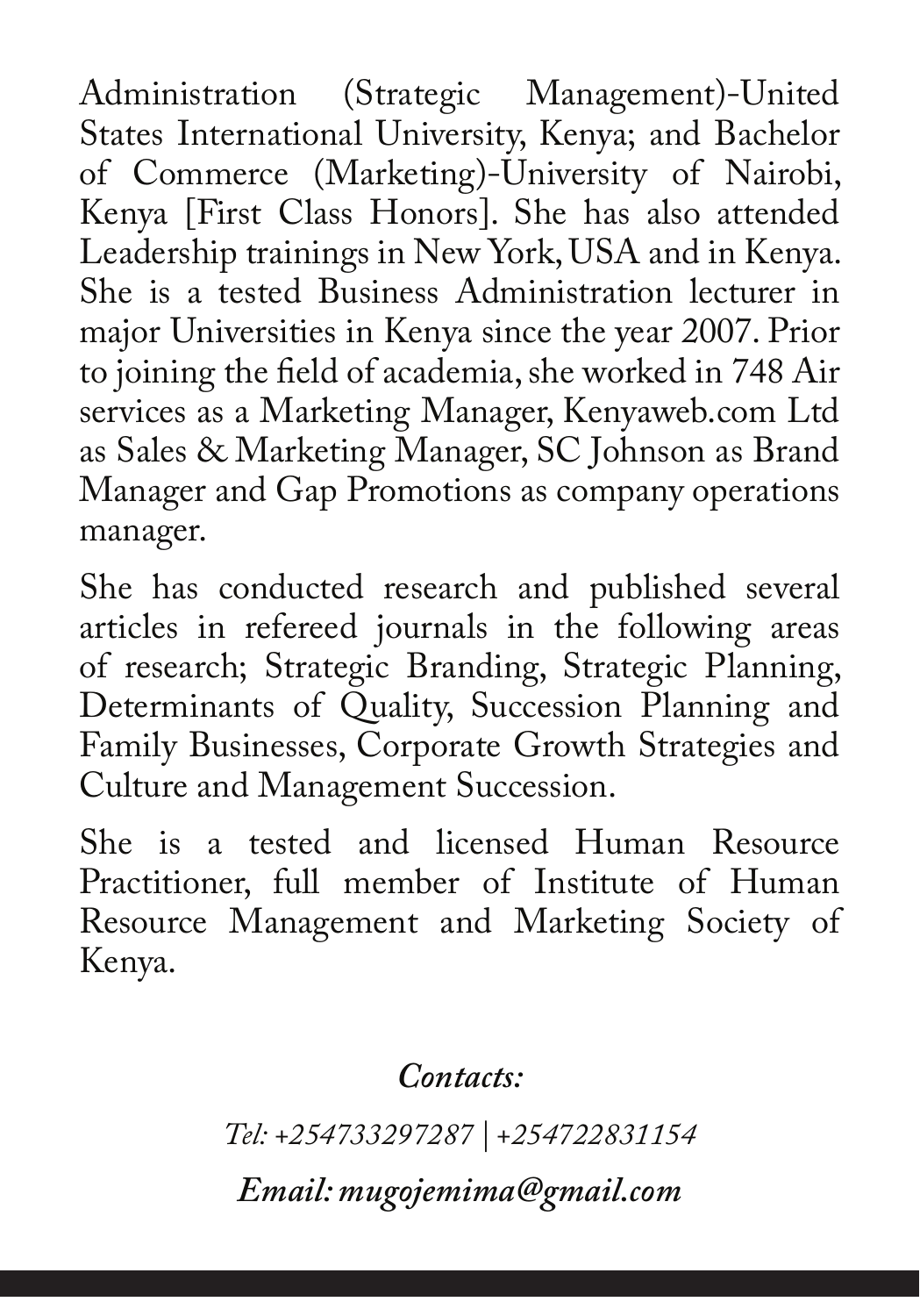# **Table of Contents**

## **Part One**

| Vision, Mission, Tagline, Core values10 |
|-----------------------------------------|
| Part Two                                |
|                                         |
| Part Three                              |
|                                         |

|--|--|--|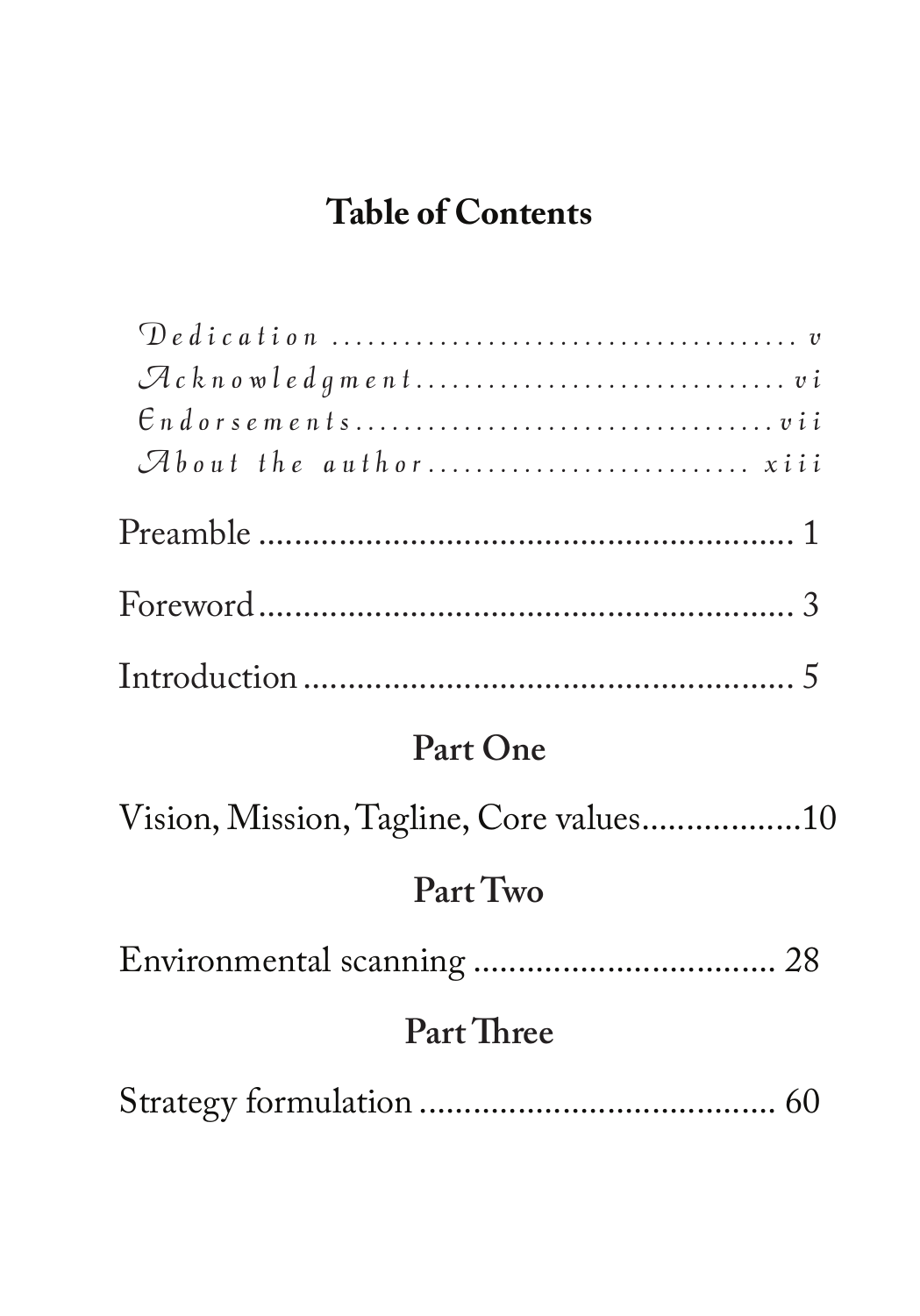## **Part Four**

| <b>Part Five</b> |     |
|------------------|-----|
|                  |     |
| Part Six         |     |
|                  |     |
|                  |     |
|                  | I?9 |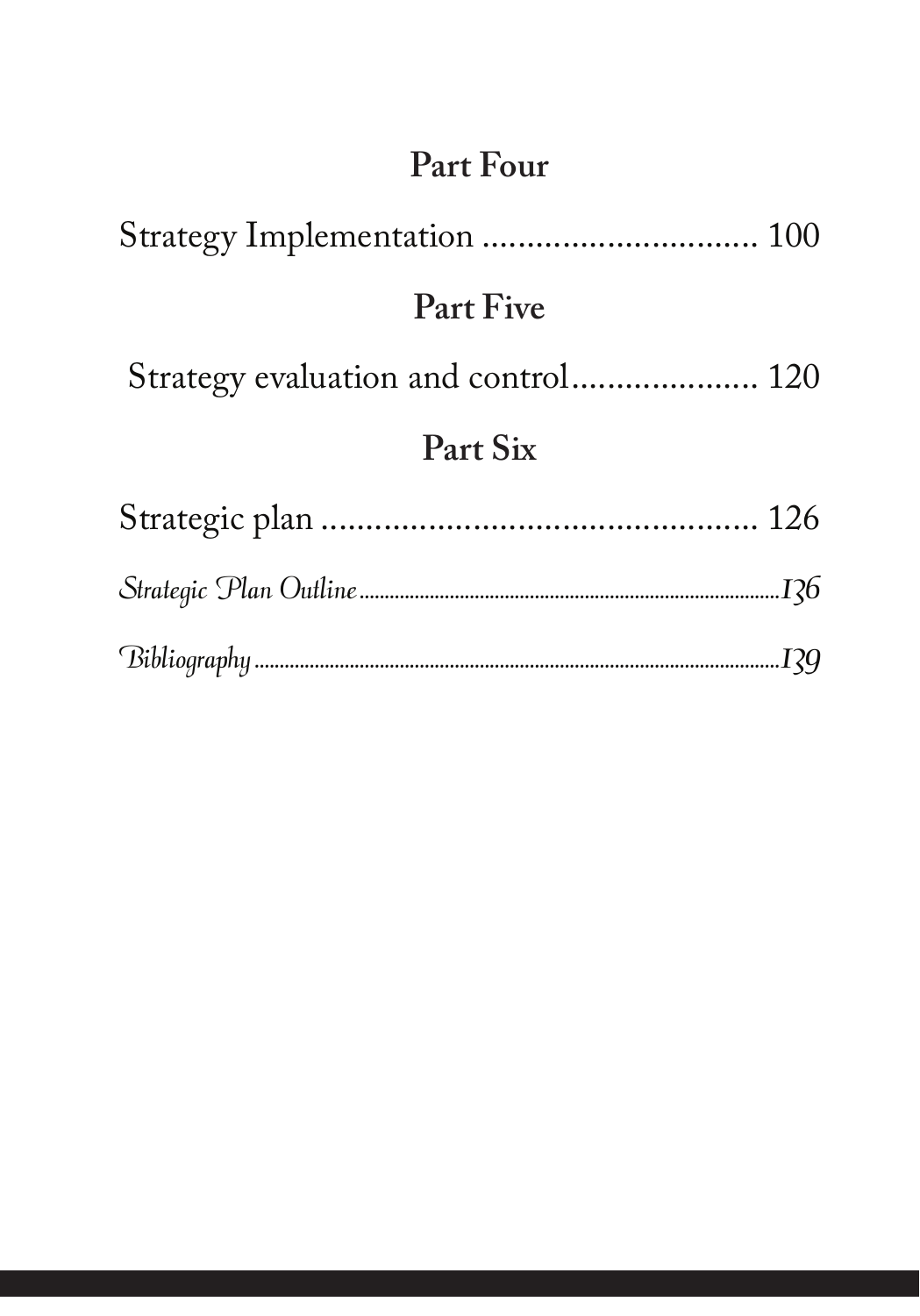#### **PREAMBLE**

Organizations operate in constantly changing environments characterized by uncertainty and hypercompetition. This therefore calls for organizations to engage in strategic thinking to manage the resultant dynamics. Organizations that understand and are able to manage the environment they operate in are likely to achieve above average returns since they are able to exploit the opportunities in their environment using their capabilities. An organization cannot be everything to everyone hence there is need for clarity as to it's core business, vision and the strategies to realize the vision. Organizations must shape the game they play rather than playing the game they find. With increased competition and attempts to work out reliable manoeuvres, there is need for organizations to continuously come up with strategies that will respond to the dynamic environment they operate in as well as help them stay above the competition. They must be strategically competitive and this is only possible if they engage in successful formulation, implementation, evaluation and monitoring of value creating strategies. It is by achieving this strategic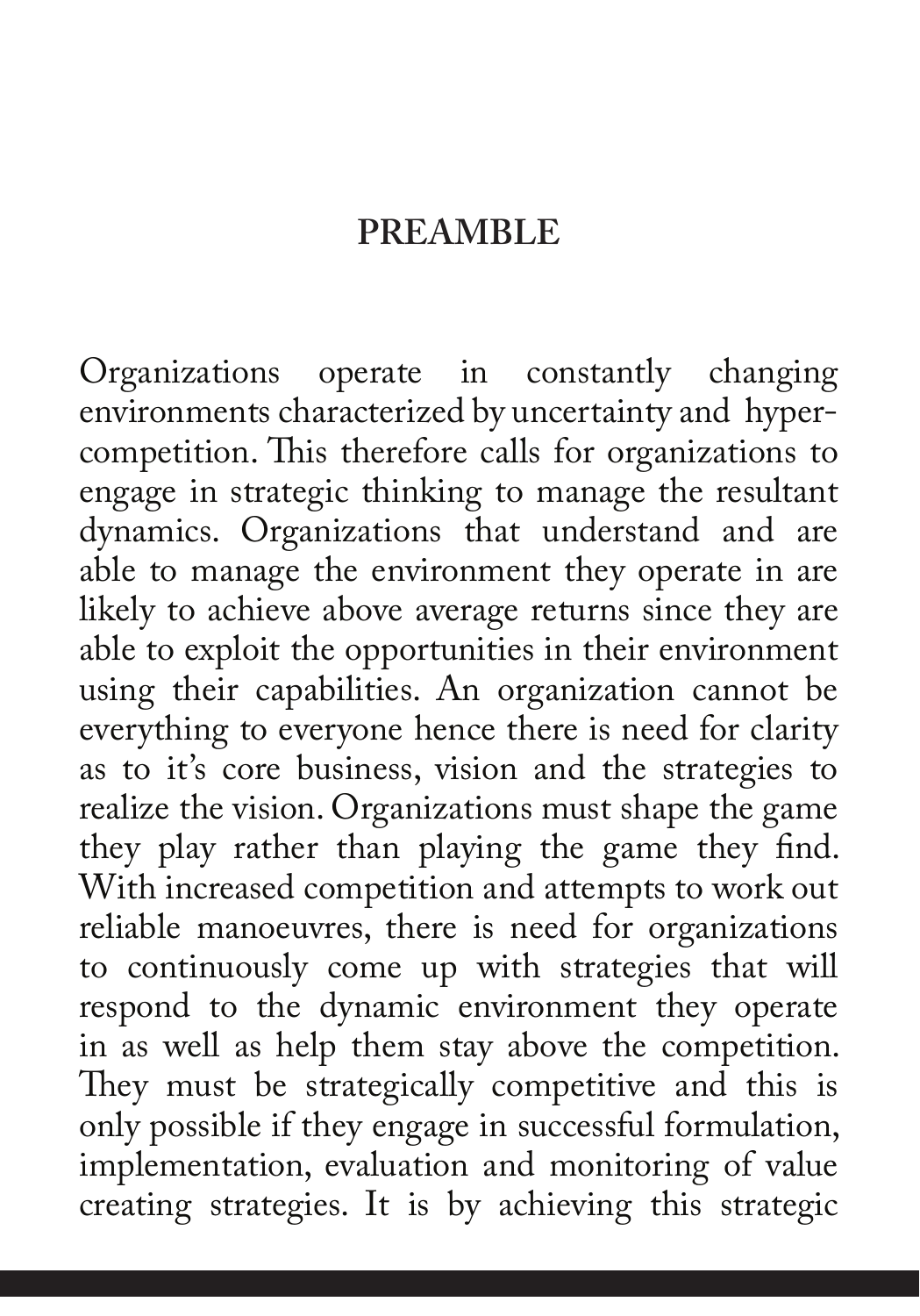competitiveness and exploiting their competitive advantage that an organization can realize its primary objective. A strategic plan should not be a document that is developed for the sake of it, but should be one that is done through a consultative approach ensuring that all the employees buy in to the contents of the document. Organizational culture plays a critical role in strategic planning. Therefore the top management must build a culture that supports strategic thinking. Leadership is integral in strategic planning process and the top management must be committed to the process and play their role to ensure the process succeeds and achieves the intended results. I echo the words of Peter Drucker that there is nothing so useless as doing efficiently that which should not be done at all.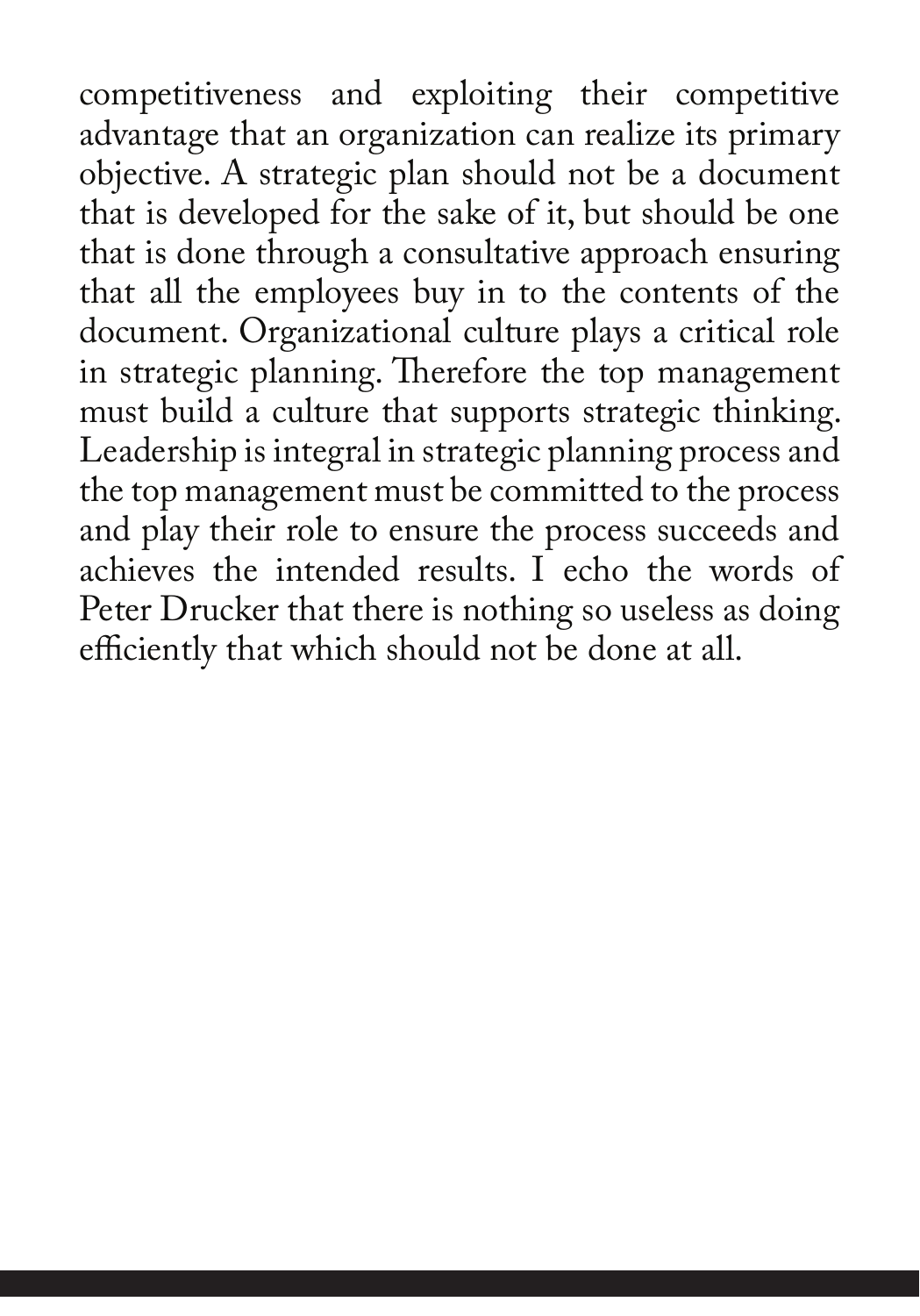## **FOREWORD**

For a long time scholars, students and practitioners of strategy in Kenya have relied on books, research articles and reference materials authored by non-Kenya writers. The release of this book marks the end of that scenario. This is one of the Kenyan books that mark a watershed in the arena of strategic planning and management.

The book is an easy to read, crafted in comprehensible language and replete with relevant and practical examples. The author adopts a first person persona and by virtue of this, a pleasant rapport with the reader is struck. This writing style also engenders plausible transfer of knowledge and competencies to the reader and by extension, their organization.

Students and facilitators in Universities will find this book particularly valuable because of its rich and carefully thought out questions and exercises. The book will ground the reader in practice given that it examines practical realities, dilemmas, opportunities and challenges in organizations today.